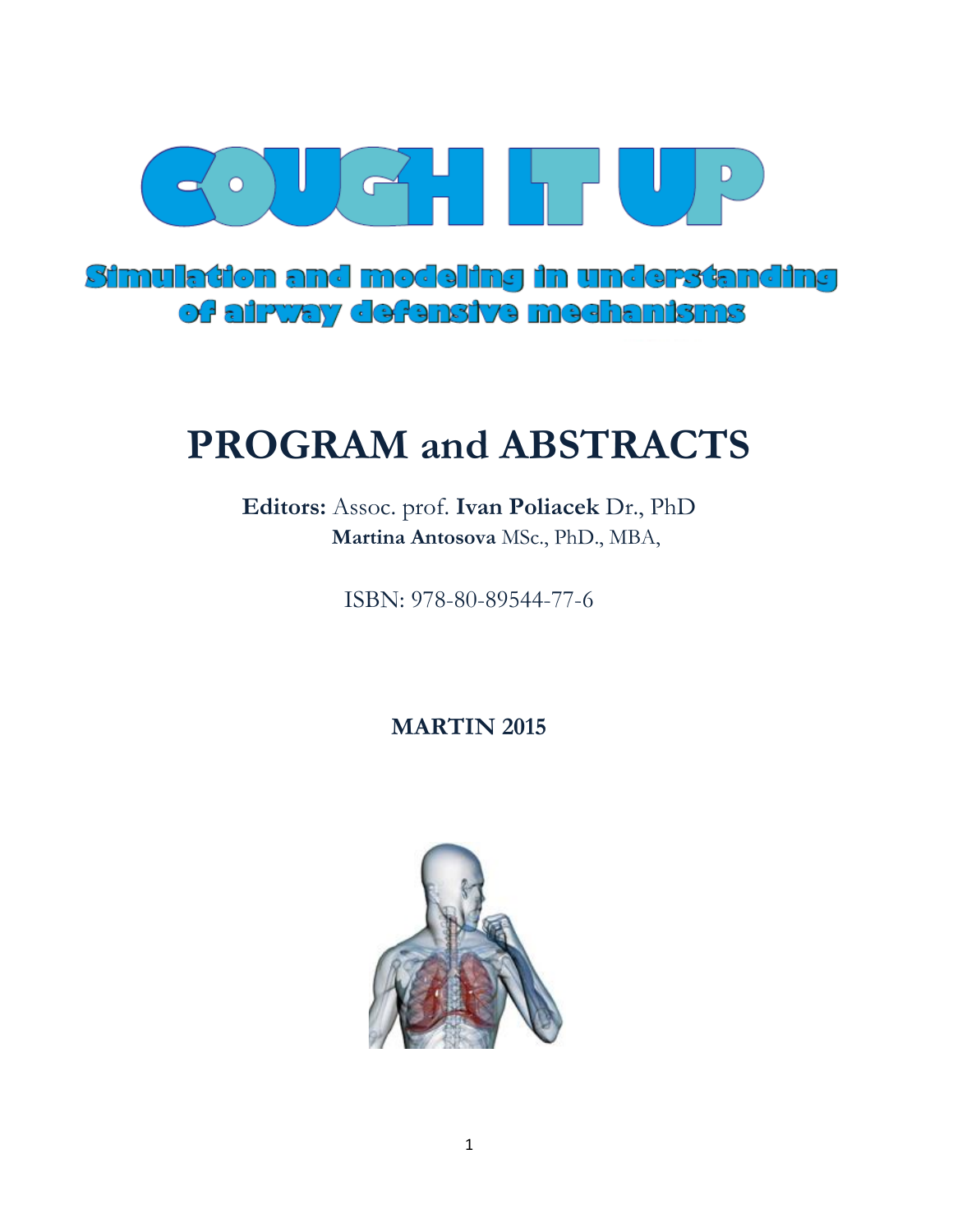

**COMENIUS UNIVERSITY IN BRATISLAVA JESSENIUS FACULTY OF MEDICINE IN MARTIN**



**Simulation Educational Center Department of Pathological Physiology Department of Medical Biophysics**



Simulation and modeling in understanding of airway defensive mechanisms

# **PROGRAM and ABSTRACTS**

**MARTIN**

**30 th June - 2 nd July 2014**

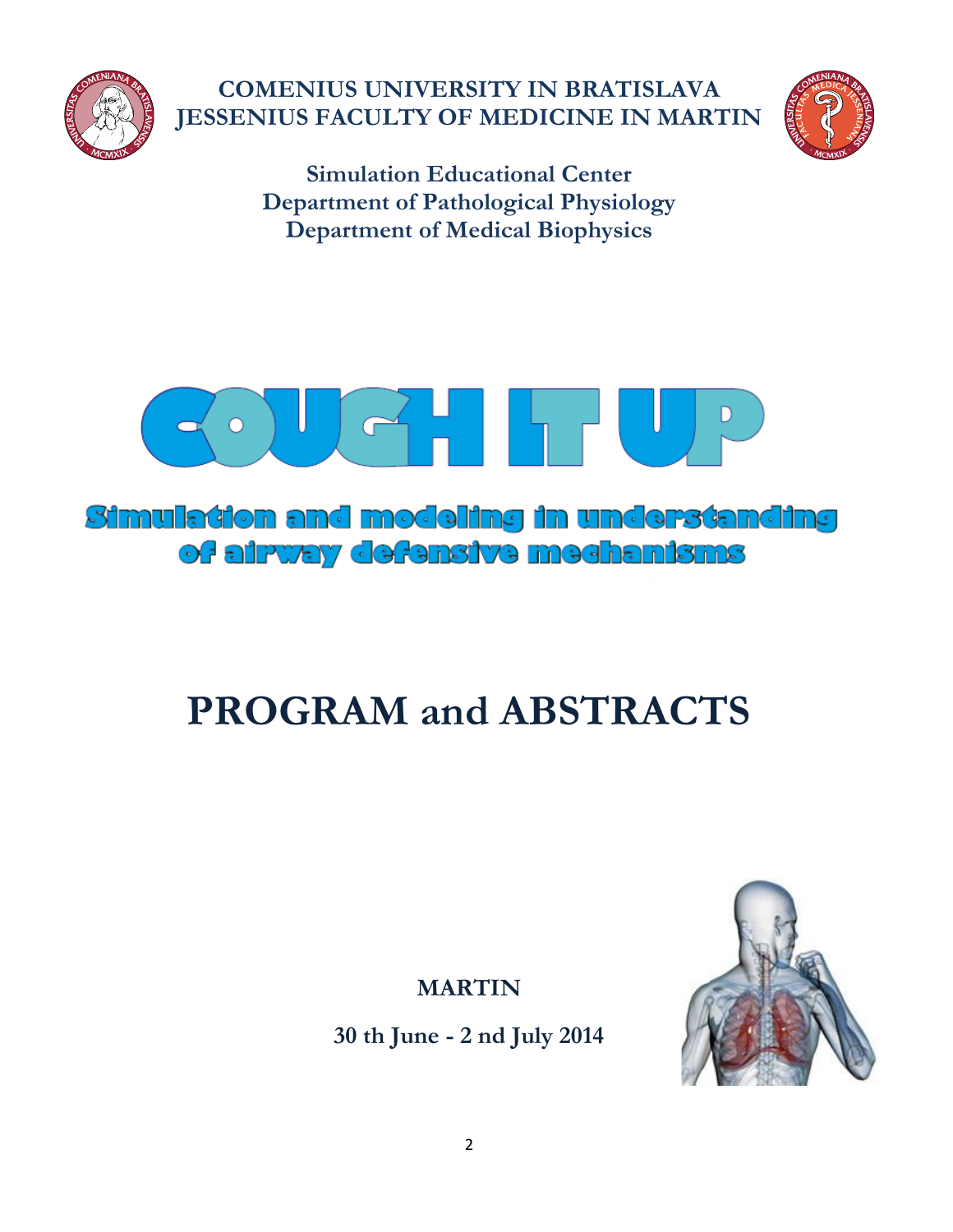## **VENUE & CONTACT**



**Simulation Educational Center of Jessenius Faculty of Medicine Novomeskeho St. 7A, MARTIN**

### **Organizing committee**

Assoc. prof. **Jana Plevkova** MD, PhD, Assoc. prof. **Ivan Poliacek** Dr, PhD, Assoc. prof. **Juraj Mokry** MD, PhD, **Martina Antosova** MSc. PhD, MBA, **Michal Simera** Dr, PhD, **Marcel Veternik** Ing, **Tomas Buday** MD, **Eva Hanuskova** MD, **Silvia Gavliakova** Ing,

> **Contact: Simulation Educational Center**  L. Novomeského 7A, 036 01 Martin 043/ 2633 635, 2633 205, 2633 224, [plevkova@jfmed.uniba.sk,](mailto:plevkova@jfmed.uniba.sk) [simcentrum@jfmed.uniba.sk](mailto:simcentrum@jfmed.uniba.sk)

**"Saving life through simulation technology"**

3 Professor **Donald C. Bolser** PhD**Session chairs**  Professor **Jan Jakus,** MD, DSc Professor **Jan Hanacek,** MD, CsC Professor **Milos Tatar,** MD, CsC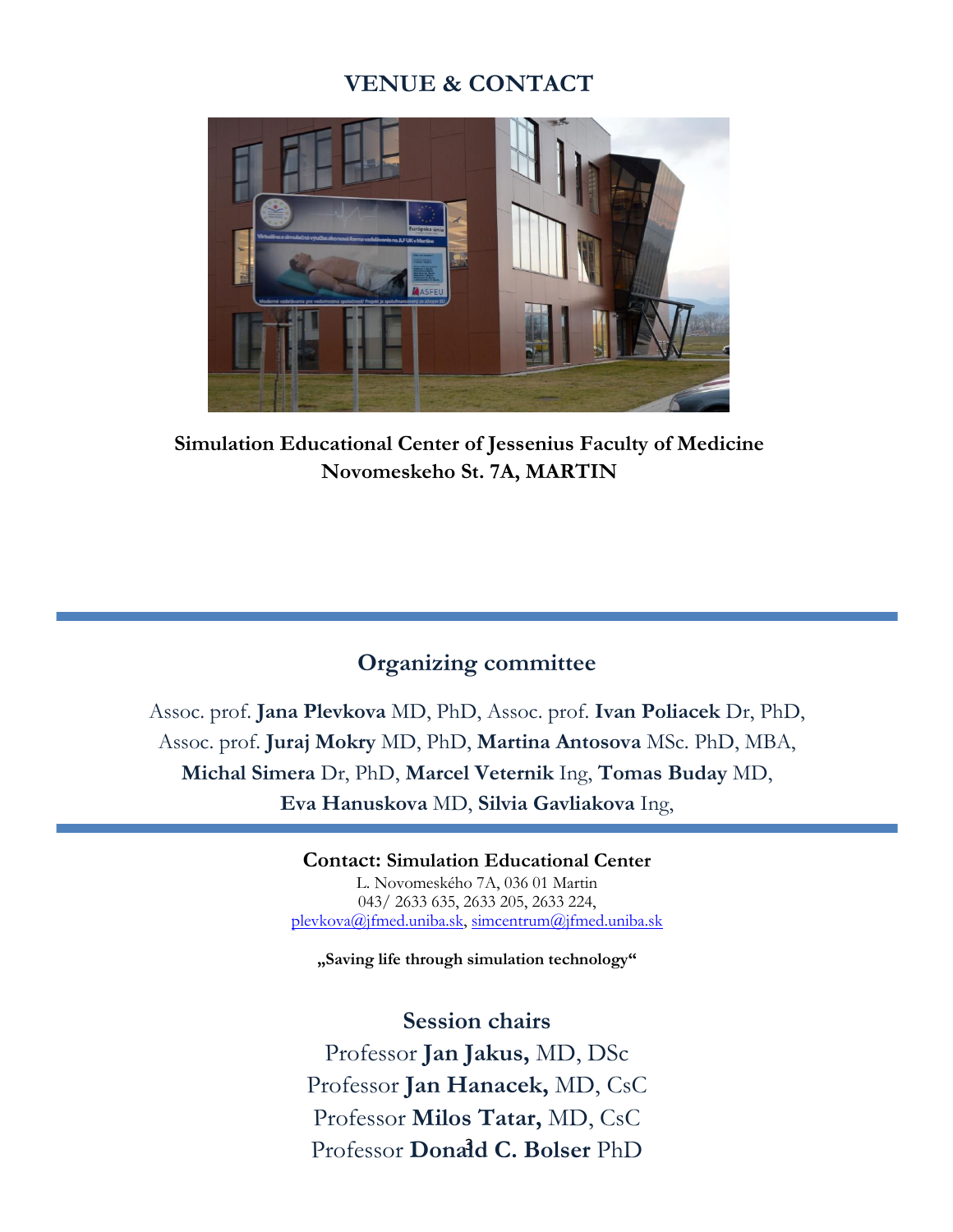#### *Monday, JUNE 30th*

**Round table** (organizers and guests): International cooperation. The future of Cough it up meeting.

#### *Tuesday, JULY 1st*

**Discussion panel** (invited professionals): Simulation and modeling of neuronal processes involved in regulation of breathing and airway protective mechanisms.

#### *Wednesday, July 2nd*

#### **Session 1: Modeling as an approach to understanding** (chairs: DC Bolser, M Tatar)

- 13:00 **TE Pitts**: Stimulation of repetitive cough in humans
- 13:25 **D Baekey**: Multielectrode recording: Developing the tools to define respiratory network assemblies
- 13:50 **M Veternik**: Computer modeling of D,L homocysteic acid microinjection into the Bötzinger complex
- 14:05 **S Gavliakova**: Graphical tool for 3-D quantitative visualization of neuronal population in the brainstem – aspiration reflex, exspiration reflex and cough – comparison to tidal breathing
- 14:20 **L Babalova**: Depression of coughing during reduced cough afferent drive in the vagus nerve of cats

14:35-15:00 Coffee break

- **Session 2:** Cough reflex up-date novel information from experimental and clinical studies (chairs: J Hanacek, J Jakus)
- 15:00 **DC Bolser:** Role of the medial medullary reticular formation in the control of airway protection
- 15:30 **GA Fontana:** Value of deflation cough in the exclusion of acidic reflux in patients with gastrooesophageal disorders and chronic cough
- 16:00 **M Simera**: Cough and sneeze: a separate or a common CPG?
- 16:15 **B Dobrolubov**: GABA microinjections in the medullary raphe of cat, effects on cough
- 16:30 **J Mokry**: Phosphodiesterases and cough

16:45 **<sup>a</sup> Sivová Veronika,<sup>a</sup> Flešková Dana, <sup>a</sup> Jureček Ľudovít, <sup>b</sup>Ray Bimalendu, <sup>a</sup>Nosáľová Gabriela** Cough suppressive activity of herbal polysaccharides. <sup>a</sup>Department of Pharmacology Jessenius Faculty of Medicine in Martin, <sup>b</sup>Department of Chemistry, The University of Burdwan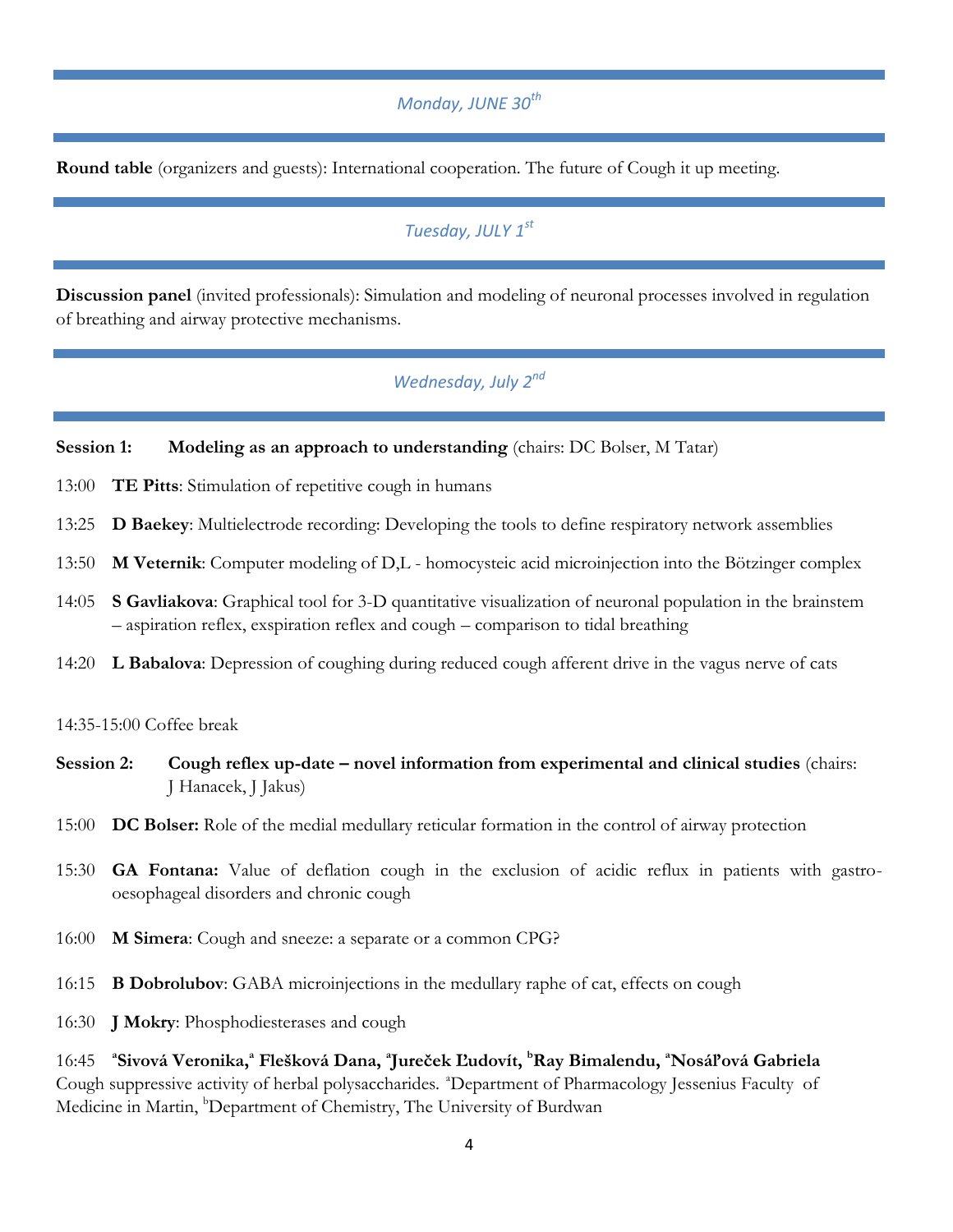#### Our guests:



**Teresa Pitts**

Teresa´s research has brought to light the co-existence of disordered swallow and cough in Parkinson's disease which puts these patients at risk for significant respiratory complications. Pertinent findings included the viability of using voluntary cough to detect at-risk patients for swallowing disorders, and then treating those at-risk patients with Expiratory Muscle Strength Training which improved cough and swallowing safety scores. She is currently working to develop a model of airway protection including dysphagia (disorder of swallow) and dystussia (disorder of cough) for testing of novel therapies to extend the quality-of-life of persons living with neuromuscular diseases.



**Don Bolser**

The long-range goal of prof. Bolser´s laboratory is to delineate the how the nervous system produces and regulates cough. They use antitussive drugs as tools to determine how the cough system is controlled. As such, their work also will expand the knowledge of the mechanisms by which these drugs inhibit cough. Our current approach incorporates the use of multiple extracellular electrode array technology to investigate the behavior of spontaneously active and recruited neurons in the brainstem during cough. Determination of the identity and functional relationships between these neurons will allow modeling of the configuration of the brainstem cough network.



**David Baekey** 



**Giovanni Fontana** 

David´s research involves the neural control of respiratory and cardiovascular control. Previous work has focused on airway defensive reflexes altering distributed brainstem neural networks involved in respiratory control. Present projects are focused on the coordination between respiration and sympathetic outflow. Unique methods include ensemble recordings (multielectrode extracellular array) of in vivo and in situ preparations and computer simulations of neural networks inferred from collected data

Prof. Fontana is a world recognized expert on the physiology and pathophysiology of cough. He is a clinician with huge physiology basis, running specialized cough clinic in Florence, Italy, with attention given to the patients suffering from chronic cough. His research described problems with cough in subjects with Parkinson disease, and he is interested also in so called paradoxical reflexes. Together with his team he described Fontana´s paradoxical reflex, and they are now working on the concept of deflation cough, and its significance in health and disease.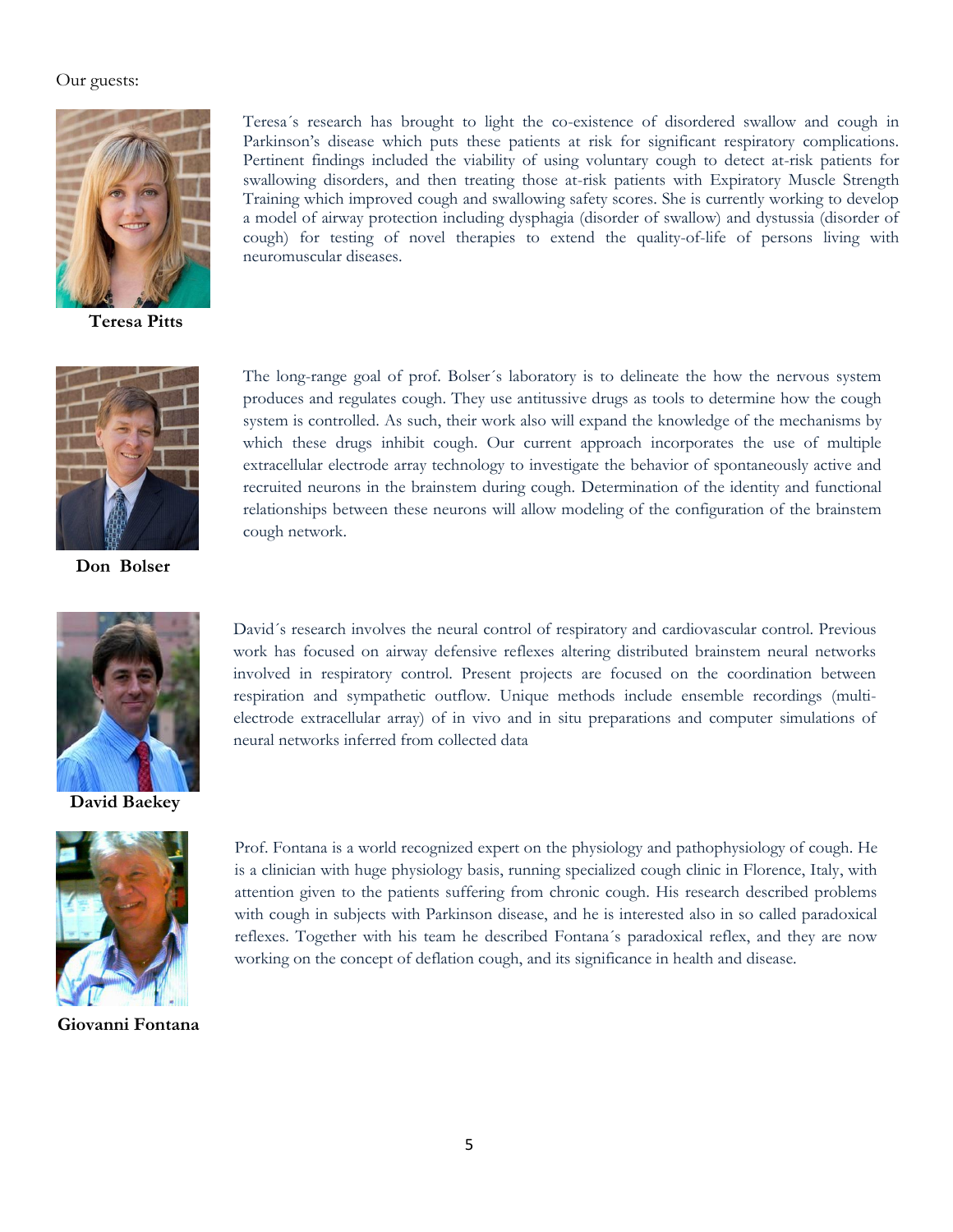# **DEPRESSION OF COUGHING DURING REDUCED COUGH AFFERENT DRIVE IN THE VAGUS NERVE OF CATS**

#### *Lucia Babálová, Marcel Veterník, Michal Šimera, Peter Macháč, Nadežda Višňovcová, Boris Dobroľubov, Ján Jakuš, Ivan Poliaček*

*Comenius University in Bratislava, Jessenius Faculty of Medicine in Martin, Institute of Medical Biophysics, Martin, Slovakia*

Tracheobronchial coughing during unilateral cooling of the vagus nerve (<6 ̊C, blocking mainly myelinated fibers) and after unilateral vagotomy was studied on 18 pentobarbitone-anesthetized, spontaneously breathing cats (3.29±0.18 kg).

Cough reflex was induced by mechanical stimulation in the tracheobronchial region. EMGs of the diaphragm and the abdominal muscles, together with blood and esophageal pressures were recorded.

The number of coughs (related to 10s stimulus) during the vagal cooling was 3.1±1.0 vs. control (trials before and after the cooling period) 10.5±2.5 (p<0.001). Inspiratory cough efforts were reduced by approximately 1/3 (p<0.01) and expiratory ones by more than 80% (p<0.001). Inhibition of the coughing by cold block shows no uniform effect. There was no difference between cooling effects of left vs. right vagus, however, the number of coughs and their expiratory strength significantly differed between substantial vs. limited reductions.

Temporal analysis showed prolonged inspiratory, expiratory phase, the total cycle duration, its active portion, and the distance between maxima of the diaphragm and the abdominal activity during cough.

No differences in heart rates and mean arterial blood pressures were seen, however, cold block of vagal conduction reduced respiratory rate.

Control cooling of the sympathetic trunk had no effect on studied parameters.

Unilateral vagotomy produced similar effects to those during unilateral vagal cooling. However, due to variability of effects in individual animals only cough number and cough-related diaphragmatic activity were significantly reduced.

Based on the typical dominance of one vagus nerve and pronounced cough reductions after unilateral elimination of the vagal afferentation we suggest a complex central processing of the afferent signal in order to induce cough response. Reduced cough afferent drive results in modulation of cough central pattern generator and in noticeable prolongation of cough timing.

*This work was supported by the Slovak Research and Development Agency under the contract No. APVV-0189-11, by VEGA No. 1/0126/12*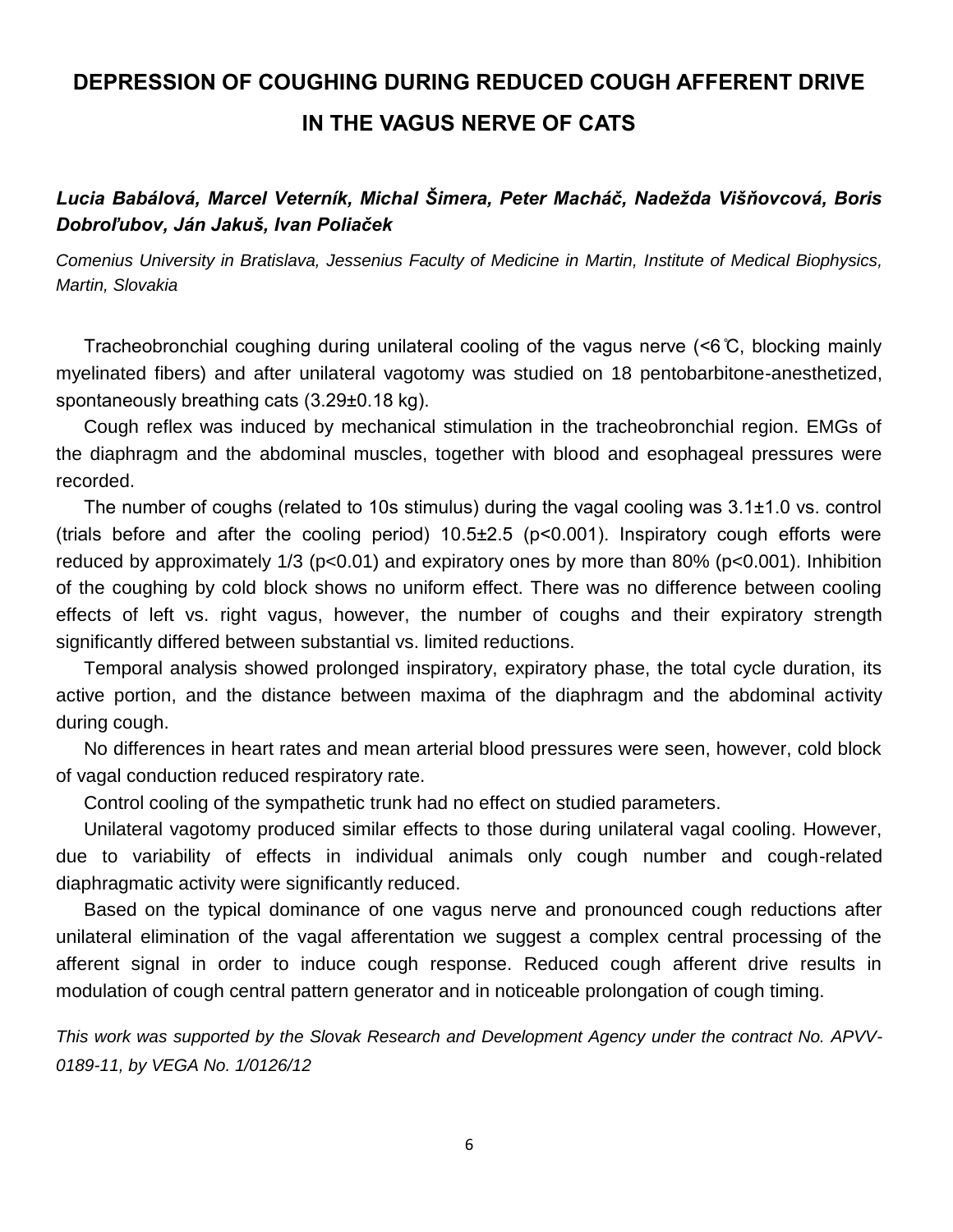# **ROLE OF THE MEDIAL MEDULLARY RETICULAR FORMATION IN THE CONTROL OF AIRWAY PROTECTION**

#### *Bolser DC, Shannon R***<sup>1</sup>** *, Morris KF***<sup>1</sup>** *, Lindsey BG***<sup>1</sup>** *, Davenport PW, Pitts TE, Baekey DM, Rose MJ, Poliacek*  $f$ , Segers  $LS<sup>1</sup>$

*University of Florida, College of Veterinary Medicine, Gainesville, Florida, USA <sup>1</sup>University of South Florida, Tampa, Florida, USA <sup>2</sup>Comenius University in Bratislava, Jessenius Faculty of Medicine in Martin, Institute of Medical Biophysics, Martin, Slovakia*

The central neural network for regulation of airway protective behaviors is thought to be made up of neurons primarily located in the ventrolateral brainstem. This network has been extensively studied with regard to its role in breathing, but more recently it has been found to participate in cough, expiration reflex, and swallow. However, current models of function of this ventrolateral network cannot completely account for complex regulation of these behaviors. We have proposed that other brainstem regions participate in the expression of airway protective behaviors. In particular, we are currently investigating the role of the medial medullary reticular formation in these processes. We have approached this problem by recording neurons in this region with extracellular methods in anesthetized or decerebrated cats. Most (>90%) of the neurons in this area are not modulated during breathing. When challenged with tracheobronchial or laryngeal cough, a variety of responses (excitatory, inhibitory, and complex) were observed, with approximately 45% of the neurons responding to either stimulus. Neurons responding to both types of cough represented a minority of the population. Approximately 45% of the neurons in a separate sample responded to swallow. When a subset of medial medullary reticular formation neurons were tested with both tracheobronchial cough and swallow, over 90% of these were affected by one or both of these behaviors. Cross correlation analysis was employed to investigate functional interactions between medial medullary neurons, raphe, and ventrolateral respiratory column neurons. Approximately 8% of pairs involving at least one medial medullary reticular formation neuron showed evidence of functional interaction, including large offset peaks and troughs. The data support: a) almost all of nonbreathing-modulated neurons in the medial medullary reticular formation are involved in the neurogenesis of airway protective behaviors; b) neurons in this region of the medullary functionally interact with ventrolateral respiratory neurons and are part of the respiratory muscle control network.

*GRANT SUPPORT: HL R33 89104, HL R33 HL 89071, HL 103415*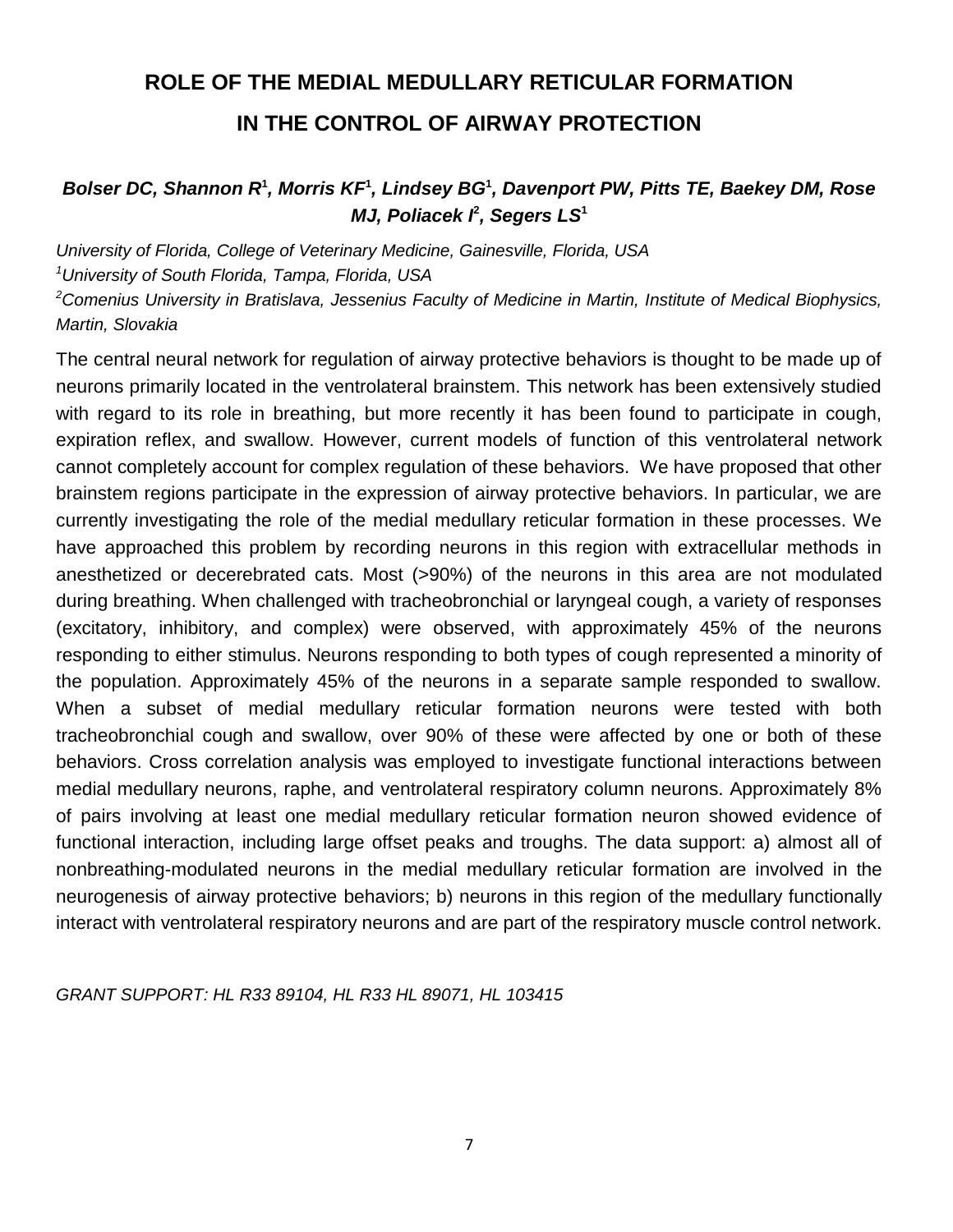# **GABA MICROINJECTIONS IN THE MEDULLARY RAPHE OF CAT, EFFECTS ON COUGH**

*Boris Dobroľubov, Ivan Poliaček, Michal Šimera, Marcel Veterník, Lucia Babálová, Peter Macháč, Nadežda Višňovcová, Ján Jakuš*

*Comenius University in Bratislava, Jessenius Faculty of Medicine in Martin, Institute of Medical Biophysics, Martin, Slovakia*

GABA microinjections (1 mM in artificial cerebrospinal fluid) in the medullary raphe (2 injections at each of 3 depths: 1.1, 2.2, and 3.3 mm below the dorsal medullary surface; 206±15 nl per all 6 microinjections) were placed at four rostro-caudal positions: 1 mm caudal (number of animals n=5), 1 mm  $(n=7)$ , 2.5 mm  $(n=5)$ , and 4 mm  $(n=7)$  rostral to the obex. Cough induced mechanically by a soft catheter in the tracheobronchial area has been studied on 14 pentobarbitone anesthetized spontaneously breathing cats. Esophageal pressure (EP) and EMGs of the diaphragm (DIA) and the abdominal muscles (ABD) were recorded and for analysis normalized to their mean amplitudes during control pre-microinjection coughs. ANOVA and paired t-test were employed in statistical analysis.

The number of coughs related to 10s stimulation was reduced only by GABA microinjections 4 mm rostral to the obex (3.17±0.24 coughs vs. pre-injection 4.48±0.30 and 7-60 min post-injection recovery 4.20±0.45; p<0.01 for both). GABA injected 4 mm rostral to the obex induced also a prolongation of the cough DIA activity (by 23%; p<0.05) and the cough inspiratory phase (by 22%; p<0.05) and the attenuation of amplitudes of cough ABD EMG to 50±10% (p<0.05; recovery 85±24%) and of cough expiratory EP to 61±9% (p<0.01; recovery 83±9%, p<0.05). Microinjections of GABA 1 mm rostral to the obex reduced amplitudes of ABD EMG to 49±9% (p<0.001; recovery 82±9%, p<0.01 vs. post-microinjection value) and of expiratory EP to 64±11% (p<0.05; recovery 102±13%, p<0.01) during cough with no effect on other parameters of coughing.

No significant changes of heart and respiratory rate and mean blood pressure were found. Similarly, coughing was not changed with other 2 microinjection places.

Active GABA-related inhibition in medullary raphe significantly contributes to generation (and inhibition) of the cough reflex, unlike to the breathing, however, with markedly different efficiency and diversity of effects at the different rostro-caudal raphe positions. Prolongation of some temporal cough characteristics is consistent with interactions of raphe and central pattern generator for breathing and coughing.

*This work was supported by the Slovak Research and Development Agency under the contract No. APVV-0189-11 and by VEGA 1/0126/12.*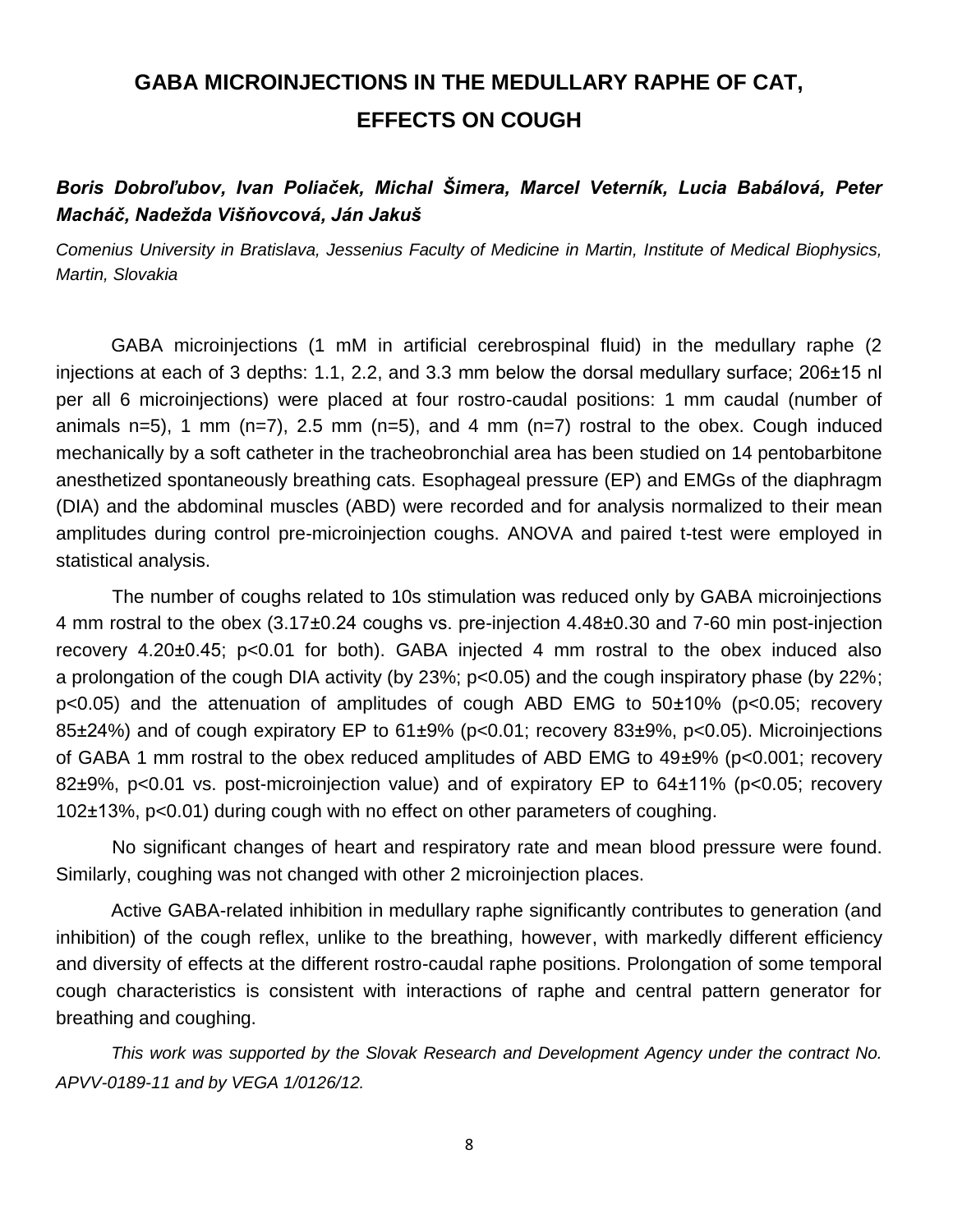# **VALUE OF DEFLATION COUGH IN THE EXCLUSION OF ACIDIC REFLUX IN PATIENTS WITH GASTRO-OESOPHAGEAL DISORDERS AND CHRONIC COUGH**

#### *Fontana GA, Chellini E, Lavorini F, Surrenti E, Campi G, Innocenti M*

*Department of Experimental and Clinical medicine, University of Florence, Florence, Italy*

**Background:** Some subjects exhibit cough-like expiratory efforts ("deflation cough", DC) during slow and/or forced vital capacity maneuver (SVC and FVC, respectively). The cause and motor features of these expulsive efforts are unknown.

**Materials and Methods:** Of 1720 consecutive patients who underwent lung function measurements, 43 displayed DC during SVC or FVC, and 18 agreed to participate in radiological and clinical examinations and in measurements of the motor pattern of DC. Variables of the intensity and frequency of DC were recorded with a pneumotachograph and the "integrated" surface (Ag-AgCl electrodes) abdominal EMG activity. On different occasions, participants were administered randomly either an antacid or salbutamol and matched placebos. Comparisons between DC variables obtained prior to and after drugs administration were performed by means of the analysis of variance followed by the Dunn's test for multiple comparisons.

**Results:** Fourteen patients (77.8%) turned out to be affected by a respiratory disease and all of them also reported typical and/or atypical symptom(s) of gastro-esophageal reflux (GER). In control conditions, maximal lung emptying was consistently accompanied by the appearance of DC. Administration of salbutamol or matching placebo had no effect. Antacid abolished DC in 11 patients, reduced its frequency in 4 and was ineffective in 3. Matched placebo was significantly less effective (p<0.01).

C**onclusions:** All patients with DC present symptoms of GER; acidic reflux possibly evoked by the efforts of lung emptying may be the causative factor. A role by receptors sensitive to lung collapse also mediating cough cannot be excluded when antacid administration fails.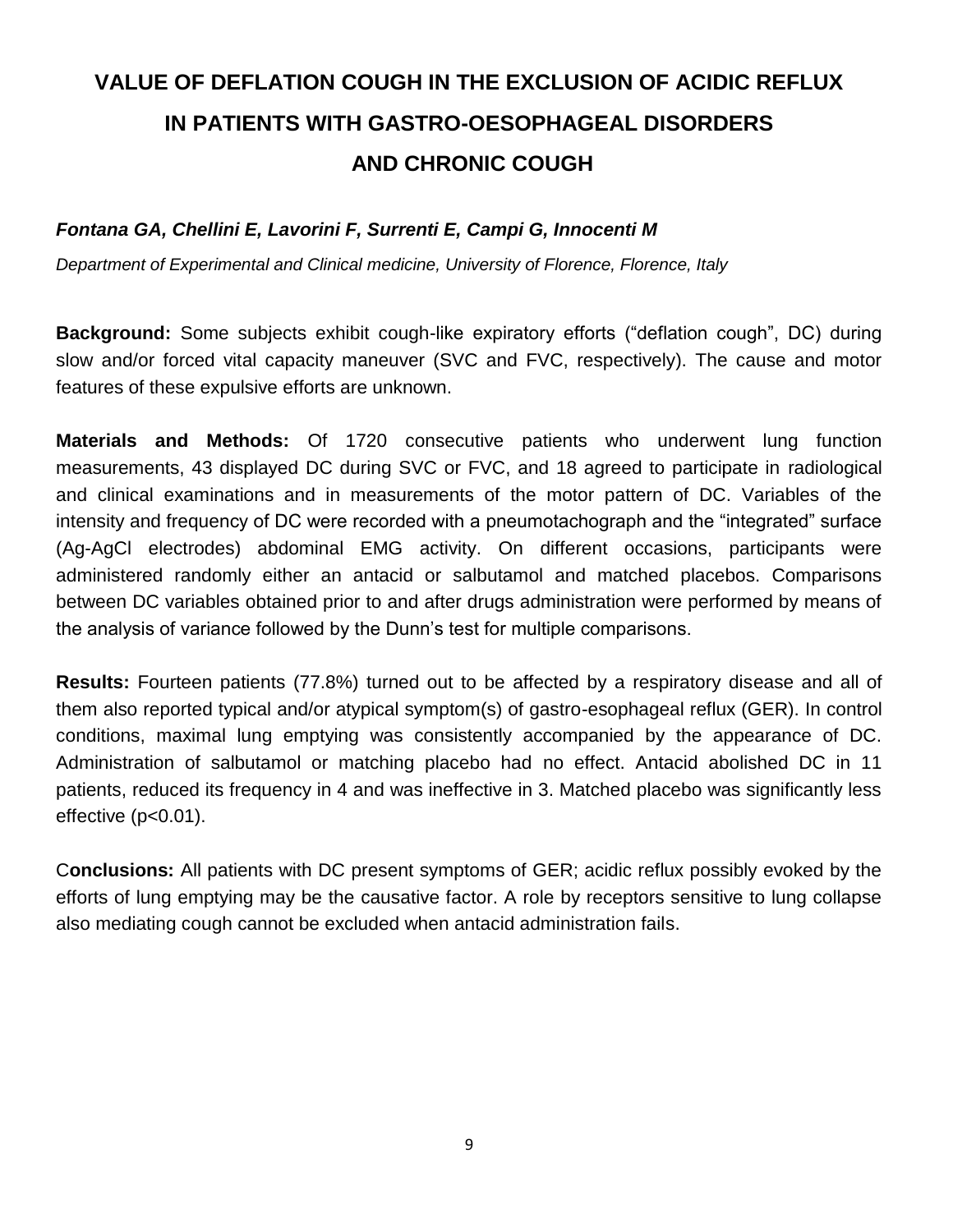# **GRAPHICAL TOOL FOR 3-D QUANTITATIVE VISUALISATION OF NEURONAL POPULATION IN THE BRAINSTEM – ASPIRATION REFLEX, EXPIRATION REFLEX AND COUGH – COMPARISON TO TIDAL BREATHING**

#### *Gavliakova S, Poliacek I<sup>1</sup> , Tomori Z<sup>2</sup> , Plevkova J*

*Department of Pathophysiology, Jessenius Faculty of Medicine in Martin, Comenius University in Bratislava, Slovakia*

*<sup>1</sup>Department of Biophysics, Jessenius Faculty of Medicine in Martin, Comenius University in Bratislava, Slovakia*

*<sup>2</sup>Department of Physiology, Faculty of Medicine, Pavol Jozef Safarik University, Kosice, Slovakia*

Respiratory neuronal network located in the brainstem is multifunctional, it undergoes appropriate reorganization and reconfiguration. Distinct spatial distribution of all the respiratory neurons is often difficult to comprehend. Most of the respiratory centre neurons are located in the nucleus tractus solitarius, ventro-lateral medulla and dorso-lateral pons.

Therefore we designed a graphical tool using Matlab® to visualize and summarize the distribution and quantification of brainstem respiratory neurons in a three-dimensional view. The aim of our work was to compare spatial distribution of regions involved in 3 different respiratory reflexes and spontaneous breathing.

In the database we included data on feline brainstem studies from relevant literature sources. Actual database consists of 44 entries for spontaneous inspiration, 39 for spontaneous expiration, 37 for aspiration reflex, 57 for expiration reflex, and 57 for cough reflex. Each entry contains data on number, spontaneous or reflex character, and type of neurons assigned to respective anatomic region and the literature reference.

Visualized data locations differ in marker type, size and colour, allowing easier orientation for the user. The visual display demonstrates that there are more regions and more neurons involved in the generation of cough, expiration, and aspiration reflexes than those in tidal breathing.

This graphical tool was designed for students and researchers to improve their spatial orientation of distinct brainstem respiratory areas involved in different functions e.g. reflexes. The database designed in Microsoft Excel® is simple and flexible so users can apply their own entries, resulting from variable procedures, anytime.

*This study was supported by VEGA 1/0031/11 & VEGA 1/00107/14.*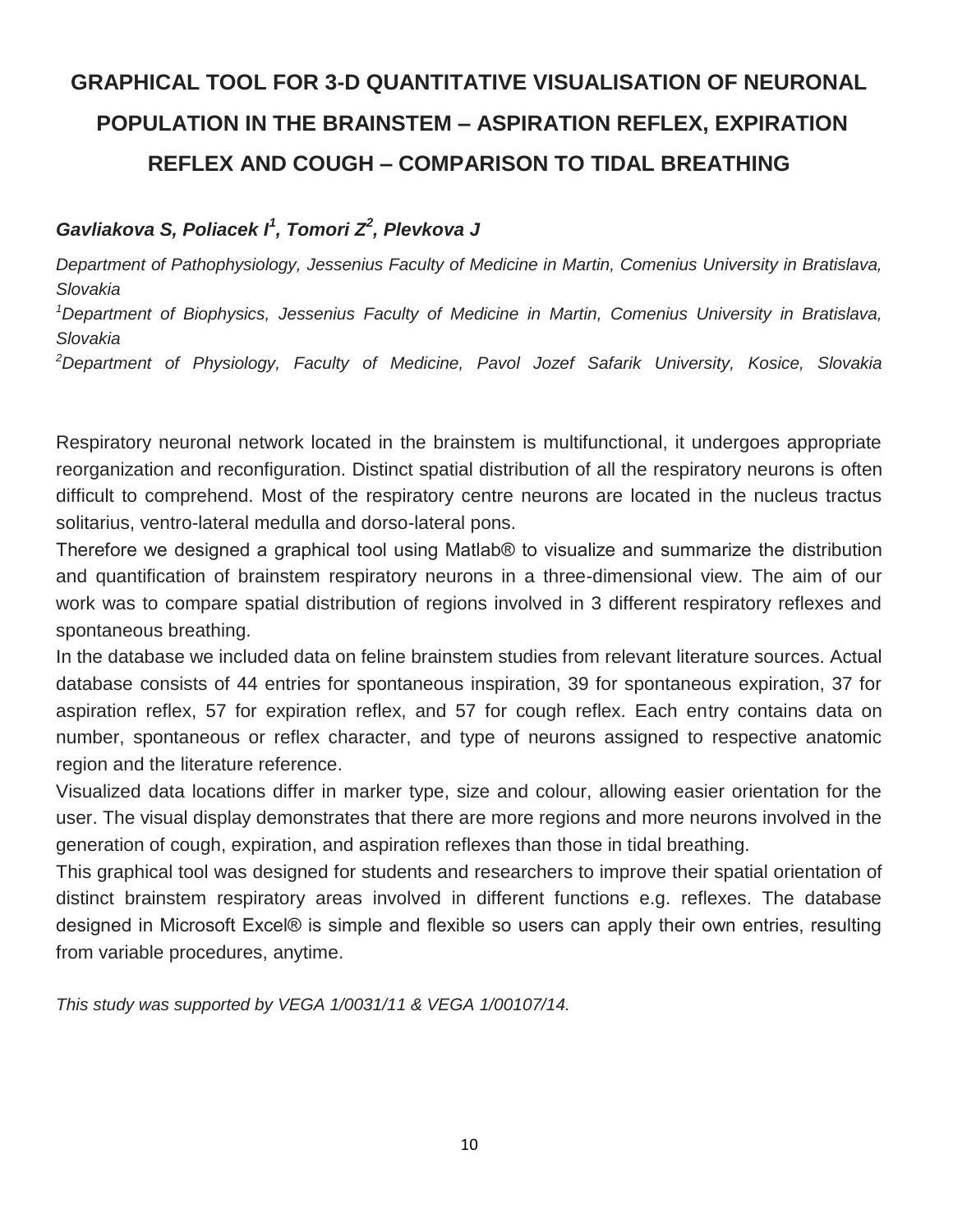### **PHOSPHODIESTERASES AND COUGH**

#### *Mokrý J, Nosáľová G, Medveďová I, Fulmeková A, Mokrá D\**

*Department of Pharmacology, \*Department of Physiology, Jessenius Faculty of Medicine, Comenius University, Martin, Slovakia*

It is widely known that methylxanthines possess bronchodilating and anti-inflammatory activity, dependent on their plasmatic concentration. The major mechanisms involved in these actions include non-selective phosphodiesterase (PDE) inhibition, antagonism of adenosine receptors, activation of histone-deacetylase, influencing different ion channels etc. In several previous studies (both experimental and clinical) their antitussive effect was confirmed. However, the mechanisms involved in their antitussive actions are not completely elucidated. In our previous experiments we have proved the antitussive effects of theophylline and theobromine in conscius cats (mechanically induced cough) and in conscious healthy and ovalbumin-sensitized guinea pigs (citric acid induced cough). This effect was accompanied with significant bronchodilating effect. However, the dose used in these experiments was relatively low (10 mg/kg b.w.), as demonstrated by plasma levels measurements using HPLC methods (2.5 mg/l). Dubuis et al. (2014) demonstrated in their recent study involvement of opening small and intermediate-conductance calcium-activated potassium channels in antitussive effect of theophylline. As we supposed involvement of PDE inhibition, we decided to check several PDE isoforms in healthy and ovalbumin-sensitized guinea pigs for their antitussive action (aerosol of citric acid at concentration of 0.3 mol/l, 2 minutes during and 2 minutes after nebulization). Vinpocetin (PDE1 inhibitor), olprinone (PDE3 inhibitor), citalopram (PDE4 inhibitor), and zaprinast (PDE5 inhibitor) have shown antitussive effects, especially in ovalbuminsensitized guinea pigs. Some other selective PDE3 (cilostazol) and PDE4 inhibitors (rolipram, YM976) have not demonstrated their antitussive effects in our experiments.

Based on observed results we can conclude that non-selective PDE inhibitors (e.g. methylxanthines) have potent antitussive effects; however, the role of PDE inhibition in this effect is questionable. PDE3 and PDE4 inhibitors are potentially effective in modulation of cough, mostly via indirect mechanisms. Nevertheless, other selective PDE inhibitors present in airways (e.g.  $2^{nd}$ ) generation PDE4 and PDE5 inhibitors) or brain (PDE2, PDE9, PDE10 inhibitors) and dual PDE3/4, and PDE4/5 inhibitors need to be tested for their antitussive effects in future.

*Supported by grants APVV-0305-12, MZ 2012/35-UKMA-12, VEGA 1/0030/11, VEGA 1/0260/14, and project BioMed (ITMS 26220220187)*

Dubuis E, Wortley MA, Grace MS, Maher SA, Adcock JJ, Birrell MA, Belvisi MG. Theophylline inhibits the cough reflex through a novel mechanism of action. J Allergy Clin Immunol. 2014 Jun;133(6):1588-98.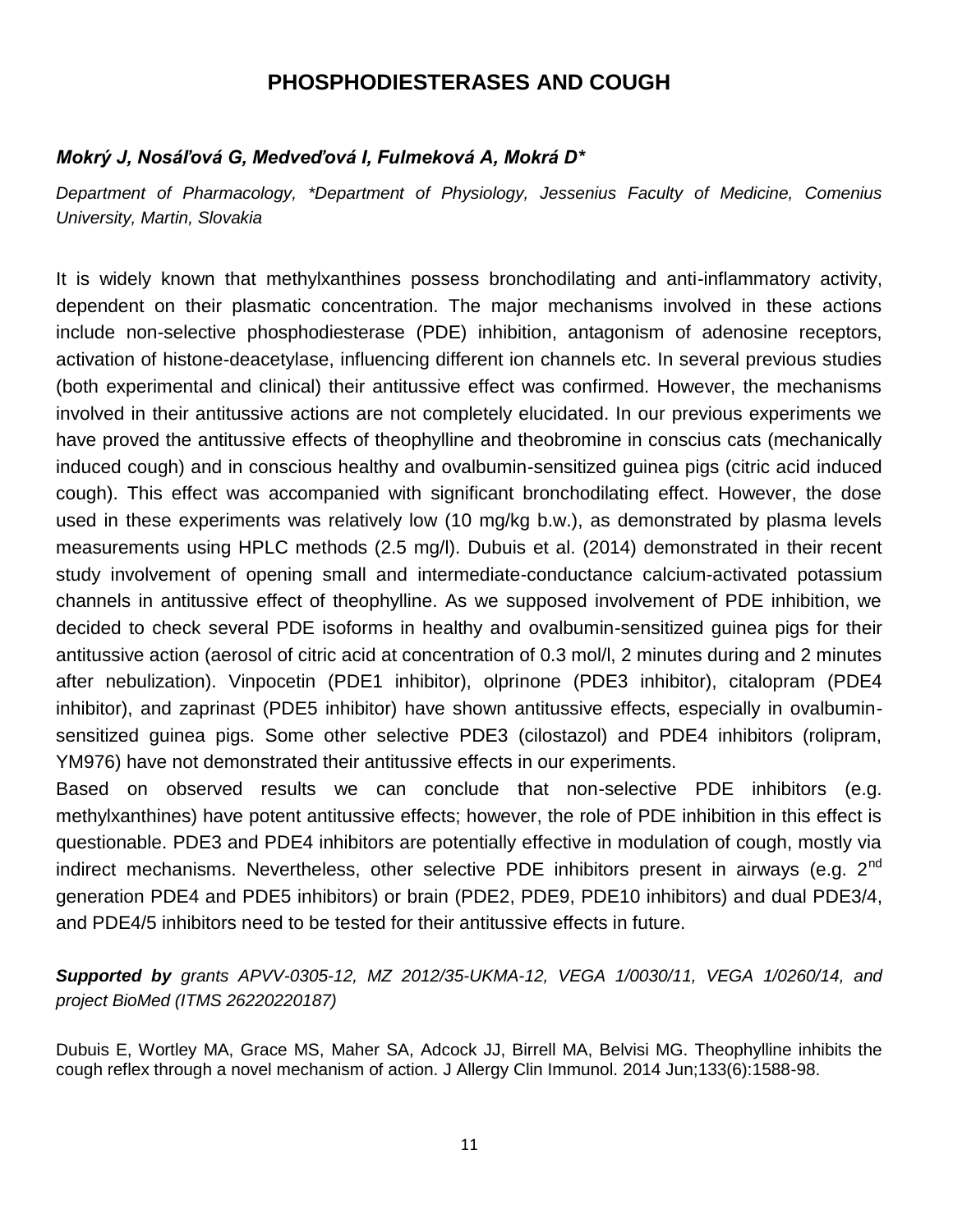### **STIMULATION OF REPETITIVE COUGH IN HUMANS**

#### *Pitts TE*

*University of Florida, College of Veterinary Medicine, Gainesville, Florida, USA*

Cough creates high expiratory airflows necessary to aerosolize and remove material from the lungs. Humans are able to cough with one inspiration followed by a series of compression and expiratory phases, termed a cough epoch. With a single voluntary cough, our lab has demonstrated the viability of cough airflow for detection of penetration/aspiration in Parkinson's disease (PD). However, the single voluntary cough challenge may have a ceiling effect making it difficult to measure small cough change. To increase task difficulty 36 male participants (72+5.1 years) diagnosed with PD (Hoehn Yahr 3+0.96) and healthy controls (60.4+16.2 years) performed three cough epochs. All healthy controls completed the task with one inspiration and at least three subsequent compression and expiratory phases. The first expiratory effort had the largest expiratory peak flow and each subsequent peak flow decreased. There were no changes in compression phase duration across the cough epoch. In contrast, PD participants employed three broad strategies. The first group performed similarly to the healthy controls. A second strategy consisted of one clear inspiration followed by low-flow expiratory efforts with short compression phases. A third strategy was to produce a series of coughs with separate inspirations for each compression and expiratory phase. Challenging PD patients with a cough epoch task demonstrated different motor programs not previously described. The pattern's functional significance is not fully understood. It is possible that the divergent patterns represent compensatory mechanisms in response to impairment in respiratory muscle coordination and/or central excitatory drive to respiratory muscle motoneurons.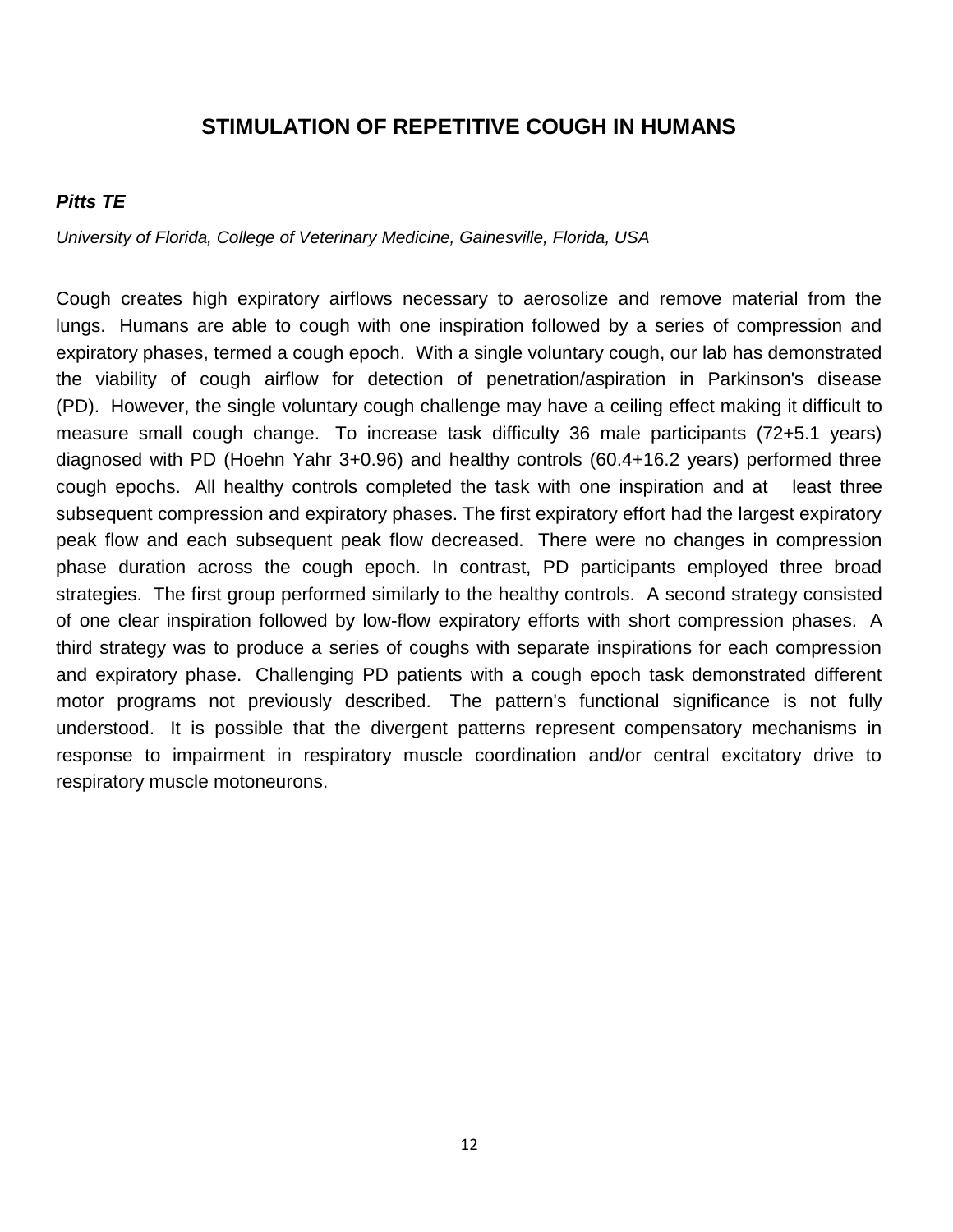### **COUGH SUPPRESSIVE ACTIVITY OF HERBAL POLYSACCHARIDES**

#### *Sivová Veronika, Flešková Dana, Jureček Ľudovít, <sup>a</sup>Ray Bimalendu, Nosáľová Gabriela*

Comenius University in Bratislava, Jessenius Faculty of Medicine in Martin, Department of Pharmacology, Martin, Slovakia

aDepartment of Chemistry, The University of Burdwan, India

Herbal polysaccharides (PSs) exhibit various biological activities, including antitussive activity. Herein we isolated arabinogalactan polysaccharides from leaves of *Solanum xanthocarpum* and *Adhatoda vasica,* roots of *Withania somnifera* and *Glycyrrhiza glabra* and examined their antitussive activity in guinea pigs test system. Moreover we followed structures that are connected with cough suppressive activity of herbal polysaccharides in the central and peripheral level. Therefore we used pretreatment of antagonists of opioid receptors and 5-hydroxytryptamine receptors as well as agonist of GABA<sub>B</sub> receptors.

**Materials and Methods:** We carried out our experiments on adult healthy TRIK strain male guinea pigs. Polysaccharides as well as both control agents were tested on individual groups of animals consisting of 8 guinea pigs. PSs were administered per orally in a dose 50 mg.kg<sup>-1</sup>. A "negative" control, water for injection (dose 1 ml.kg $^{-1}$ ) and "positive" control, codeine phosphate (dose 10 mg.kg<sup>-1</sup>) were also administered per orally. In other individual groups of animals we administered before PSs following agents: naloxone hydrochloride (dose 3 mg.kg<sup>-1</sup> i.p.), naloxone methiodide (dose 10 mg.kg<sup>-1</sup> i.p.), baclofen (dose 3 mg.kg<sup>-1</sup> s.c.) and ketanserin (dose 1 mg.kg<sup>-1</sup> i.p.). For control purpose we administered these agents alone. The cough reflex was evoked by inhalation of citric acid in concentration 0.3 mol/L for 3 min in bodyplethysmograph box. During this time the number of cough efforts was counted and subsequently values of specific airway resistance (sRaw) were measured.

**Results:** We observed a significant inhibition of citric acid-induced cough reflex in guinea pigs after per oral administration of followed PSs. Antitussive activity of PSs from leaves of *Adhatoda vasica*  and from roots of *Withania somnifera* showed the same cough suppressive activity (63%; 62%) as codeine phosphate (62%). Arabinogalactan from leaves of *Solanum xanthocarpum* exceeded it slightly (69%) and PS extracted from roots of *Glycyrrhiza glabra* was much more effective (81%) in suppression cough than codeine. Our additional results showed involvement of central and peripheral opioid and GABA receptors in the cough suppressive activity of polysaccharide from *Withania somnifera.* We showed that 5HT<sub>2</sub> receptors are not involved in this activity. PSs did not change the values of sRaw, therefore we suppose bronchodilation does not play role in their antitussive activity. We did not register any serious adverse reactions after administration of PSs except hypersalivation.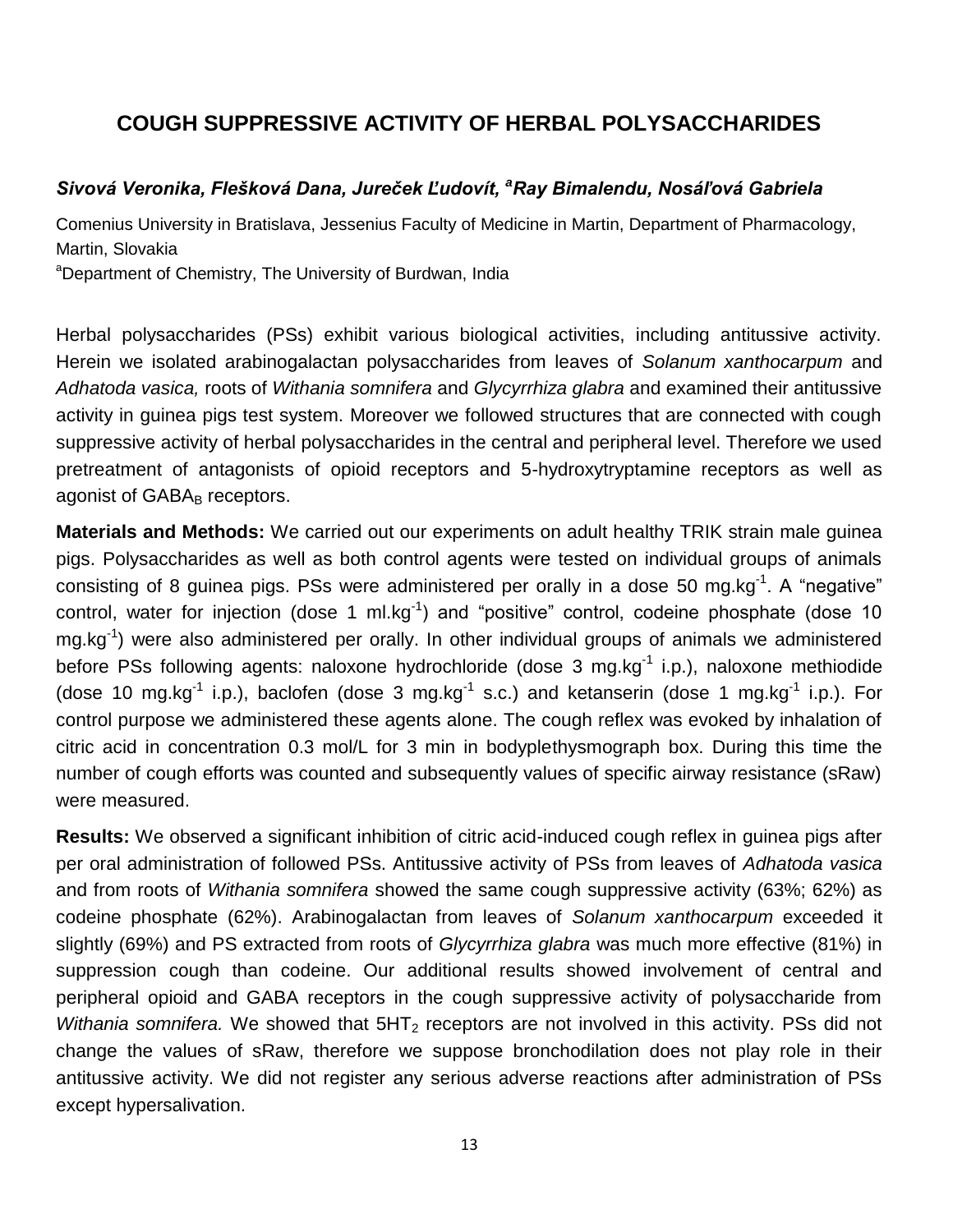**Conclusion:** Our results lead to discover ability of arabinogalactan polysaccharides to modulate chemically-induced cough reflex without significant changes of specific airway resistance. This study also revealed the participation of opioid and GABA receptors in cough suppressive activity of herbal polysaccharides, but not  $5-HT_2$  receptors.

*Acknowledgements: This work was supported by Science and Technology Assistance Agency (APVV-0305-12), Ministry of Health of the Slovak Republic (2012/35-UKMA-12), Grant of Comenious University (UK/24/2014) and Center of Experimental and Clinical Respirology co-financed from EC sources (CEKR II).*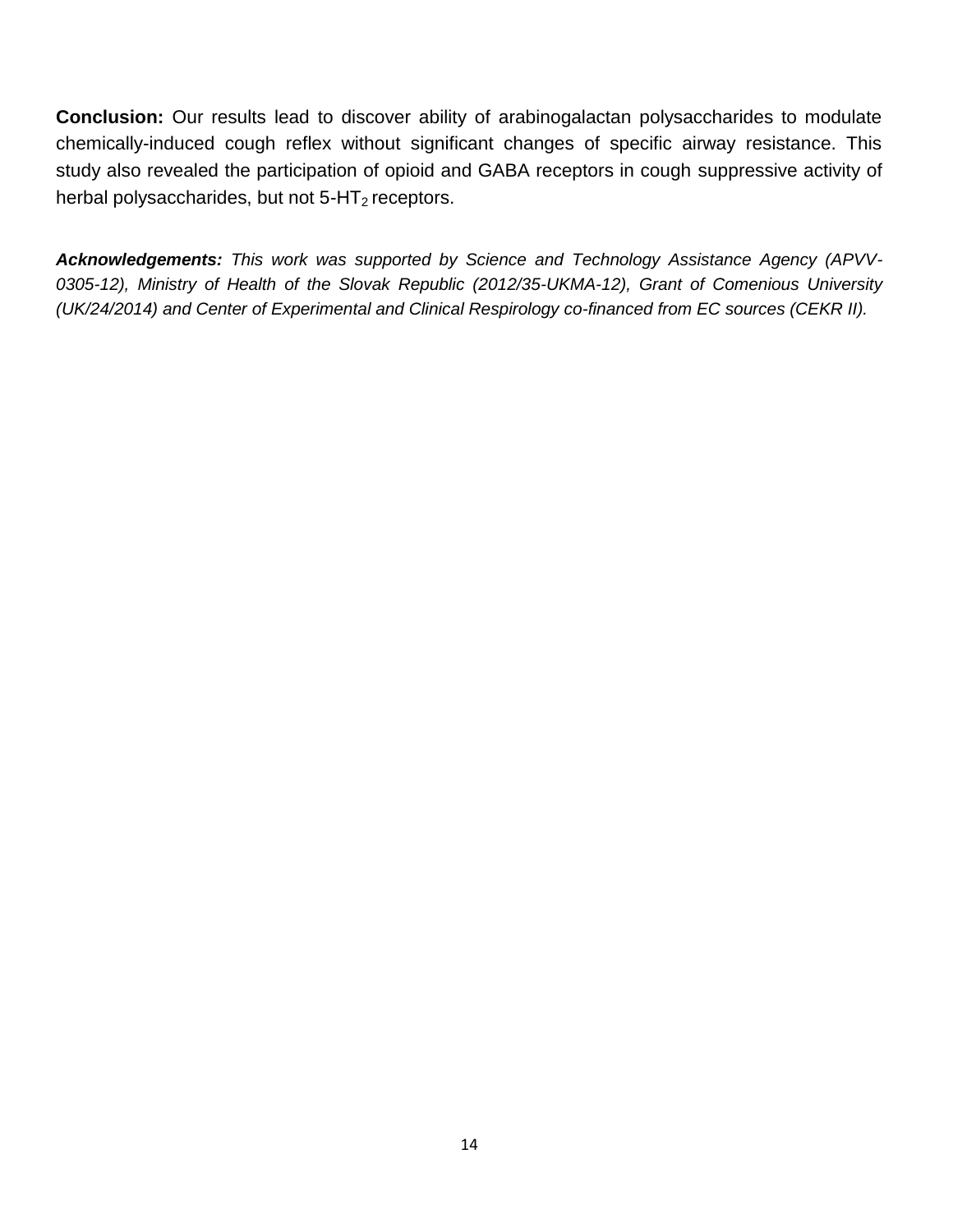#### **COUGH AND SNEEZE: A SEPARATE OR A COMMON CPG?**

#### *Michal Simera, Ivan Poliacek, Boris Dobrolubov, Marcel Veternik, Jana Plevkova\* , Jan Jakus*

Institute of Medical Biophysics, <sup>\*</sup>Institute of Pathophysiology, Jessenius Faculty of Medicine in Martin, *Comenius University in Bratislava, Malá Hora 4, 036 01 Martin, Slovak Republic.*

Mutual interactions of cough and sneeze were studied on 12 spontaneously breathing pentobarbitone anesthetized cats. Reflexes were induced by mechanical stimulation of the tracheobronchial and nasal airways, respectively. The amplitude of the styloglossus muscle EMG moving average during the sneeze expulsion was 16-fold higher than that during cough (p<0.01). Larger inspiratory efforts occurred during coughing (p<0.01) vs. those in sneeze. The number of reflexes during simultaneous mechanical stimulation of the nasal and tracheal airways was not altered significantly compared to controls (p>0.05) and there was no modulation in temporal characteristics of the behaviors. When both reflexes occurred during simultaneous stimuli the responses were classified as either sneeze or cough (no hybrid responses occurred). During simultaneous stimulation of both airway sites, peak diaphragm EMG and inspiratory esophageal pressures during sneezes were significantly increased. The expiratory maxima of esophageal pressure and amplitudes of abdominal EMGs were increased in coughs and sneezes during simultaneous mechanical stimulation trials compared to control reflexes.

Our correlation data strongly support selection of coughs and sneezes in the dual stimuli trials. The TI as well as the amplitudes of ABD were strongly correlated between control cough and coughs observed to occur during the simultaneous trials.

There were strong linear correlations between TI and TE1 for control and combined sneeze

No association of the ABD amplitudes between cough and sneeze (either control or combined responses) occurred and some correlation of ABD and SG amplitudes for sneeze (almost none for cough) was seen

We propose that either there are two different CPGs for cough and for sneeze and just one of them at a time generates the related motor pattern, or alternatively there is a common CPG that reconfigures for generation of either cough or sneeze.

#### *Acknowledgement:*

*Virtuálna a simulačná výučba ako nová forma vzdelávania na JLF UK v Martin, ITMS kód Projektu: 26110230071.*

*This work was supported by the VEGA 1/0126/12. The project is co-financed from EU sources"– ERDF – European Regional Developmental Fund. "This work was supported by the Slovak Research and Development Agency under the contract No. APVV-0189-11" (prof. Jakus)*